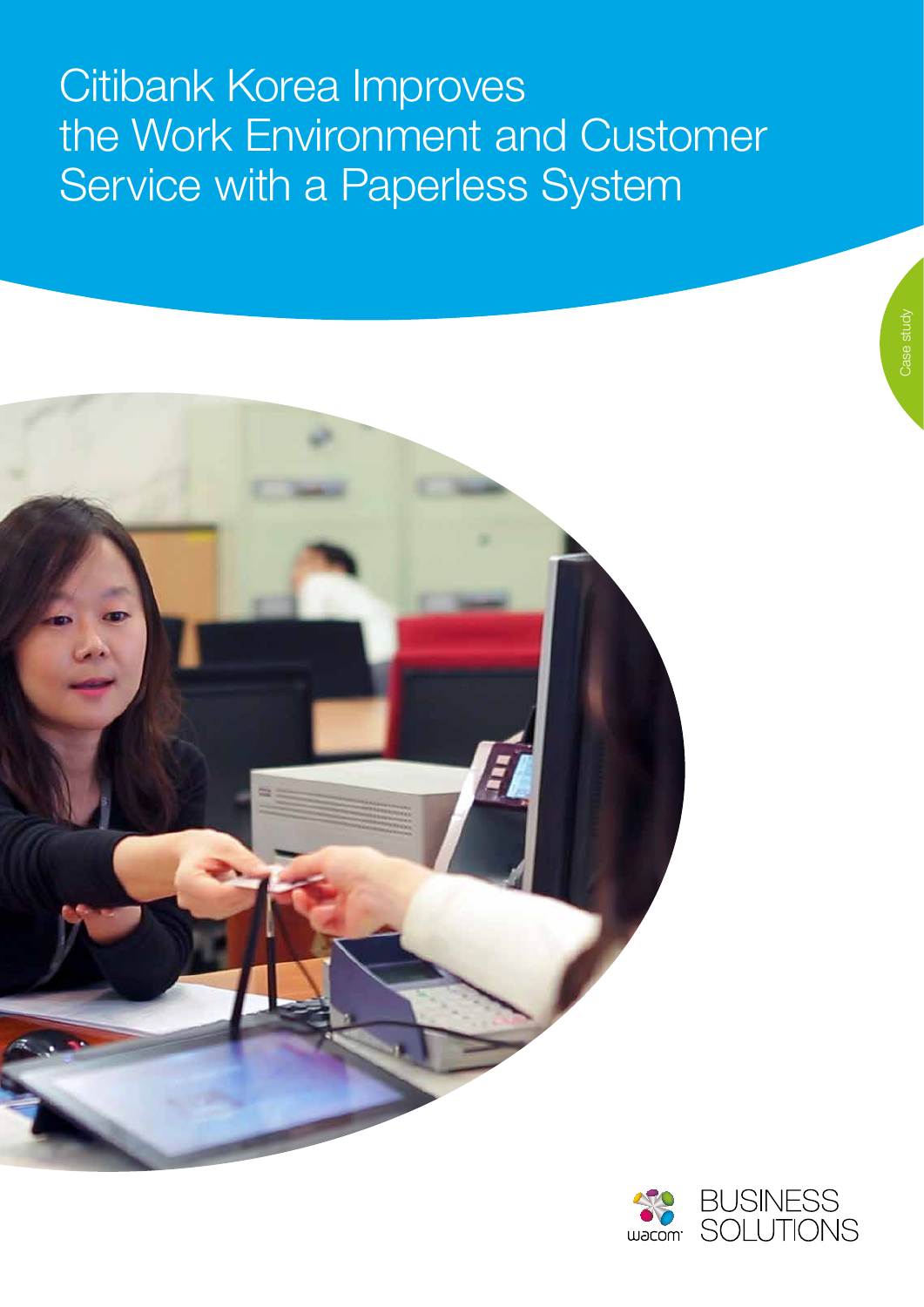Citibank Korea has always been in the forefront in providing advance technology, especially in their customer services area. To further establish digital leadership in the banking sector, Citibank Korea adopted Wacom's DTU-1141 tablets to expand their paperless systems in all of their 126 branches across the country, taking the quality of customer service to a higher level. The move is receiving positive responses and fostering trust from customers with the elimination of handling papers which is the most common cause for losing customers' personal data.

## **Wacom DTU-1141, an Optimized Digital Platform for a Paperless System**

Before introducing Wacom's DTU-1141 tablets, Citibank Korea was using a paperless system which utilized a display monitor and a signature capturing pad for paperless credit card applications. However, using two separate devices was cumbersome and the images on the low-cost, low resolution LCD monitors were not sharp enough, according to Citibank. A decision was made to implement a cutting-edge digital platform to improve the business efficiency and provide a better quality service to their customers.

Citibank Korea rolled out a new "Citi Remote Application Service", which includes a Pre-application Service that encourages paperless procedures for opening an account or applying for a debit card. This paperless pre-application process is made possible with Wacom's DTU-1141 tablets. The customer fills in the electronic application form and inputs their handwritten signature with Wacom's pens. This shortens the steps of the application process and reduces the waiting time for Citibank's customers at the service counters. "Citi Remote Application Service" has been operating without a glitch after the successful completion of its 8-month pilot program. As of today, a total of 317 Wacom DTU-1141 tablets have been installed in Citibank Korea branch offices.

"We wanted to implement a paperless system that looks and feels just like a piece of paper when you look at it and sign it," said a representative in the Digital Banking Dept. at Citibank. "Considering all the aspects such as the design, display quality, and user interface, we chose Wacom's DTU-1141, because it was the best digital platform for us to create a smart environment."

## **Paperless Adoption Improves Work Efficiency and Customer Information Security**

The most common type of transaction made at the bank is the customer filling-

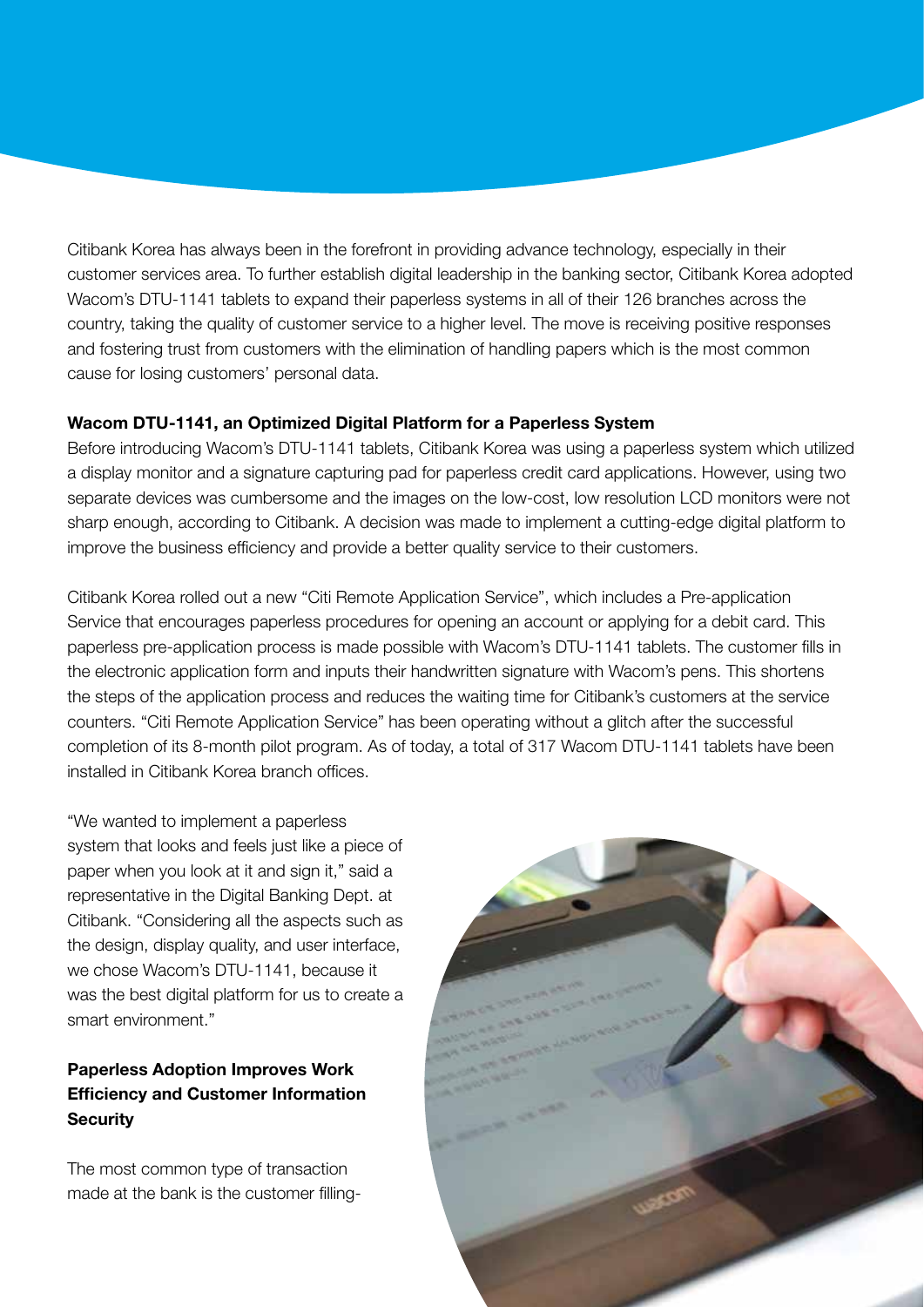out applications at the teller counters. All the paperwork (applications for financial products) had to be scanned and stored in a designated secured place, requiring a lot of time and effort from bank staff. Converting to a paperless system, Citibank Korea has increased employee efficiency at the teller counters significantly, which allows the staff to have more face to face communication time with their customers and improve customer relationships. Personal data is stored electronically in the bank's systems throughout the application process, which eliminates the lost or misuse of customers' data which might happen with hardcopy forms.

"It took about 1 hour to process transactions for three customers before, but now with simpler steps and reduced process, both the customers and employees are happier," a representative in the digital banking department. "With our Pre-application Services and the paperless system, Citibank Korea is able to simplify the document structure and greatly improve work efficiency and customer service."

"By adopting a paperless system, we simplified the document processing and reduced the transaction time, and our employees love it," said a representative in the sales department of the Consumer Finance Group at Citibank. "Customers are also very satisfied by knowing the fact that their personal data is stored electronically with tighter security control."

## **All the Banking Processes will be Digitized in the Future**

Citibank Korea is currently offering Pre-application Services for applying for an account, online banking or a



debit card. The bank plans to expand the paperless system across the entire enterprise next year. Once all the service processes are digitized, customers can use Wacom tablets for all their banking services.

"Citibank's innovative paperless environment has been well-received both internally and externally," said a representative in the digital banking department. "Implementing a paperless system which is effective in many aspects including document management and improved customer convenience will soon become a way of doing business in the financial sector."